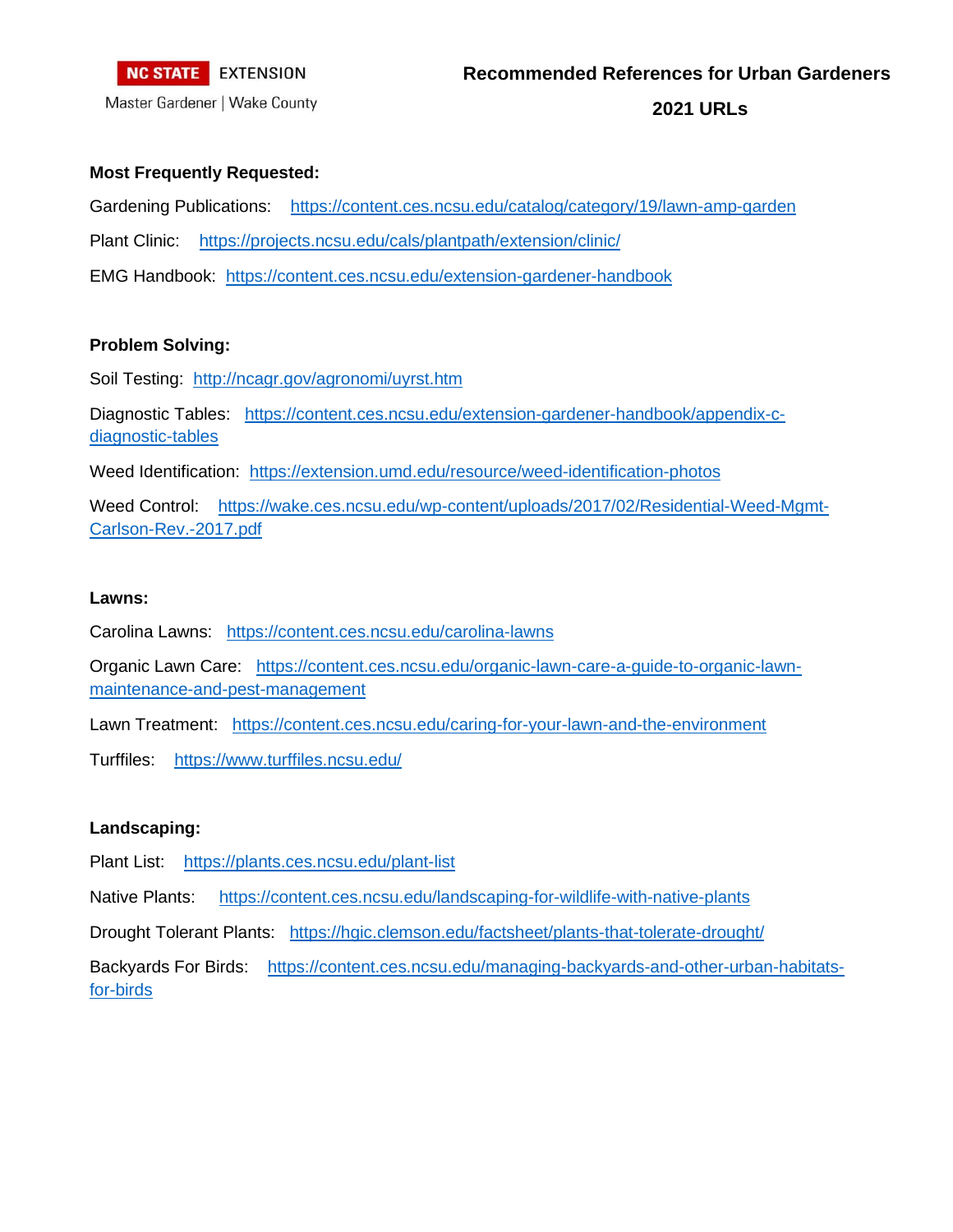### **Pests:**

Fire Ants: <https://wake.ces.ncsu.edu/wp-content/uploads/2019/10/Fire-Ants-adapted-4.pdf?fwd=no> Moles & Voles: [https://johnston.ces.ncsu.edu/wp-content/uploads/2018/12/Moles-and-Voles](https://johnston.ces.ncsu.edu/wp-content/uploads/2018/12/Moles-and-Voles-article.pdf?fwd=no)[article.pdf?fwd=no](https://johnston.ces.ncsu.edu/wp-content/uploads/2018/12/Moles-and-Voles-article.pdf?fwd=no)

Problems in Fruits & Vegetables: <https://hgic.clemson.edu/category/problems+fruits-vegetables/> Deer Resistant Plants: [https://wake.ces.ncsu.edu/wp-content/uploads/2018/05/Deer-Resistant-](https://wake.ces.ncsu.edu/wp-content/uploads/2018/05/Deer-Resistant-Plants.pdf)[Plants.pdf](https://wake.ces.ncsu.edu/wp-content/uploads/2018/05/Deer-Resistant-Plants.pdf)

# **Vegetable Gardening:**

Wake Planting Calendar: [https://drive.google.com/file/d/1tXuCLdkB0Wj\\_960zfoayBfoPoXZZweFg/view](https://drive.google.com/file/d/1tXuCLdkB0Wj_960zfoayBfoPoXZZweFg/view) Organic Gardening: <https://content.ces.ncsu.edu/extension-gardener-handbook/17-organic-gardening> Ready Garden Grow: <https://wake.ces.ncsu.edu/wp-content/uploads/2017/02/Ready-Garden-Grow-Book.pdf> Beginner's Guide: <https://content.ces.ncsu.edu/home-vegetable-gardening-a-quick-reference-guide>

# **Fruits, Nuts, Berries and Other Edibles:**

Container Edibles: [https://content.ces.ncsu.edu/how-to-create-a-container-garden-for-edibles-in-the](https://content.ces.ncsu.edu/how-to-create-a-container-garden-for-edibles-in-the-north-carolina-piedmont)[north-carolina-piedmont](https://content.ces.ncsu.edu/how-to-create-a-container-garden-for-edibles-in-the-north-carolina-piedmont)

Orchards: <https://content.ces.ncsu.edu/north-carolina-production-guide-for-smaller-orchard-plantings>

Grapes & Berries: <https://content.ces.ncsu.edu/grapes-and-berries-for-the-garden>

Pecans: <https://content.ces.ncsu.edu/growing-pecans-in-north-carolina>

# **Pollinators:**

Butterflies: <https://content.ces.ncsu.edu/butterflies-in-your-backyard> Planting for Pollinators: [https://growingsmallfarms.ces.ncsu.edu/growingsmallfarms](https://growingsmallfarms.ces.ncsu.edu/growingsmallfarms-pollinatorgarden/)[pollinatorgarden/](https://growingsmallfarms.ces.ncsu.edu/growingsmallfarms-pollinatorgarden/) Bees of North Carolina: <https://content.ces.ncsu.edu/the-bees-of-north-carolina-identification-guide> Bats: <https://content.ces.ncsu.edu/bats>

# **Pruning, Composting & Soil Management:**

Pruning Specific Plants: <https://content.ces.ncsu.edu/how-to-prune-specific-plants>

Backyard Composting: [https://content.ces.ncsu.edu/backyard-composting-of-yard-garden-and-food](https://content.ces.ncsu.edu/backyard-composting-of-yard-garden-and-food-discards)[discards](https://content.ces.ncsu.edu/backyard-composting-of-yard-garden-and-food-discards)

Worms Recycle: <https://content.ces.ncsu.edu/worms-can-recycle-your-garbage>

Soil Management & Testing:<https://content.ces.ncsu.edu/a-gardeners-guide-to-soil-testing>



Created by Marilyn Grolitzer, Ph.D. and Chris Rieser, October 1, 2021 N.C. Cooperative Extension is an equal opportunity provider.

Contact Extension Master Gardener volunteers of Wake County at mgardener@wakegov.com or 919-250-1084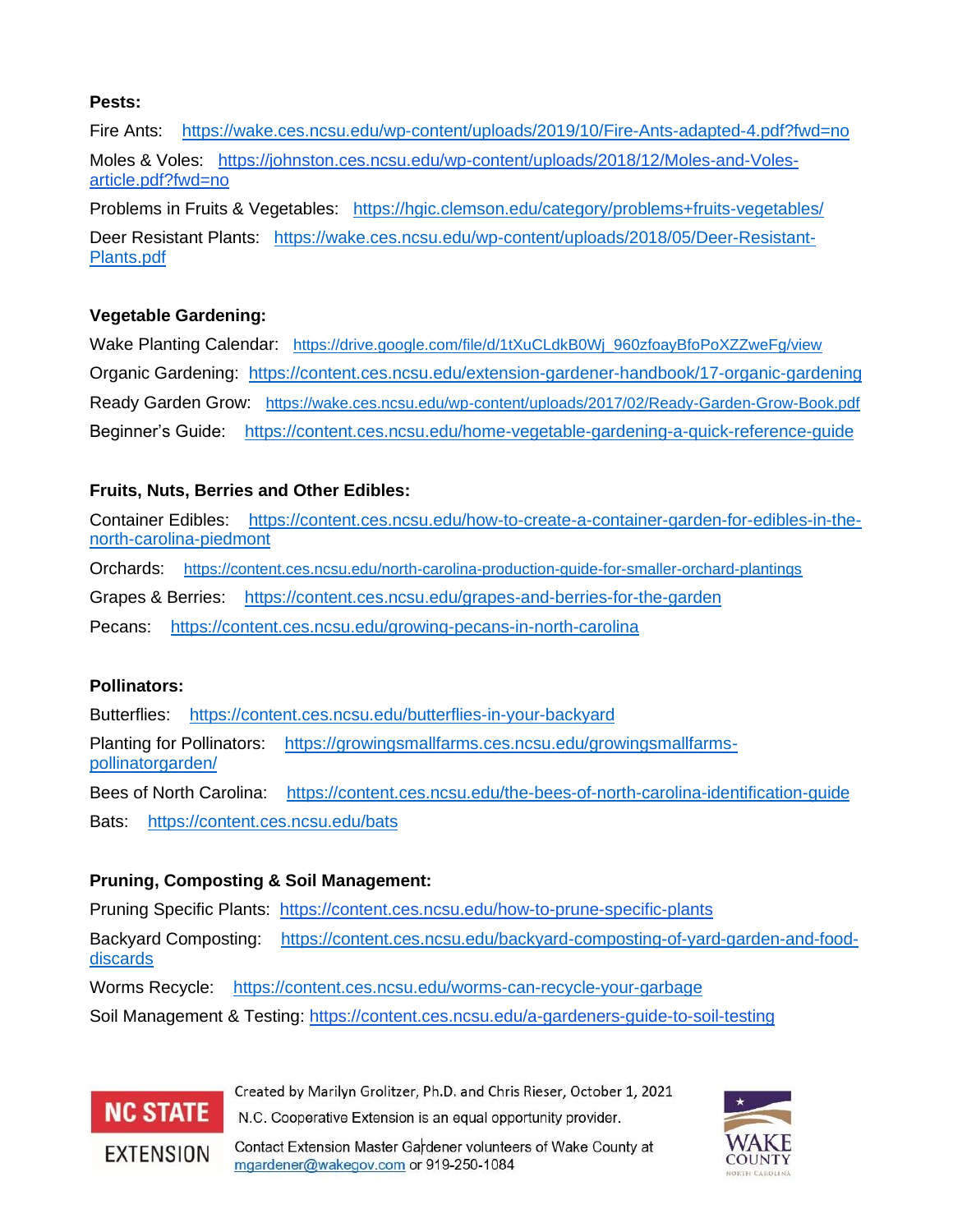### **Sustainability & Risks**

1<sup>st</sup>/Last Frost: <https://gardening.ces.ncsu.edu/average-first-and-last-frost-dates/> Managing frost: <https://gardening.ces.ncsu.edu/weather-2/managing-frost-in-the-garden/> Herbicides Carry Over: <https://content.ces.ncsu.edu/herbicide-carryover> Minimize Contaminants: [https://content.ces.ncsu.edu/minimizing-risks-of-soil-contaminants-in](https://content.ces.ncsu.edu/minimizing-risks-of-soil-contaminants-in-urban-gardens)[urban-gardens](https://content.ces.ncsu.edu/minimizing-risks-of-soil-contaminants-in-urban-gardens)

### **Landscaping**

Shade Plants: <https://hgic.clemson.edu/factsheet/plants-for-shade/> Evergreen Screening: <https://hgic.clemson.edu/factsheet/mixed-screens/> Rain Gardens: <https://forsyth.ces.ncsu.edu/wp-content/uploads/2016/03/RGmanual2015.pdf?fwd=no> Xeriscape Southeast: <https://clemson.app.box.com/s/3kcethpmze7rq0km15gz3e68dfgp374a> Camellias: <https://hgic.clemson.edu/factsheet/camellia/> Roses: <https://web.extension.illinois.edu/roses/> Bulbs: <https://extension.uga.edu/publications/detail.html?number=B918> Mulches: <http://extension.msstate.edu/publications/mulches-for-the-landscape>

# **Trees and Pruning**

Tree Guide: [https://www.ncufc.org/uploads/TreeOwner\\_proof\\_final.pdf](https://www.ncufc.org/uploads/TreeOwner_proof_final.pdf) Drought Tolerant Trees: <https://www.ncufc.org/uploads/DroughtTolerantTrees.pdf> How to Prune: <https://content.ces.ncsu.edu/general-pruning-techniques> Pruning Tools: <https://content.ces.ncsu.edu/tools-to-make-the-cut>

# **Edible Gardening**

Planting Calendar: [https://content.ces.ncsu.edu/central-north-carolina-planting-calendar-for-annual](https://content.ces.ncsu.edu/central-north-carolina-planting-calendar-for-annual-vegetables-fruits-and-herbs)[vegetables-fruits-and-herbs](https://content.ces.ncsu.edu/central-north-carolina-planting-calendar-for-annual-vegetables-fruits-and-herbs)

Edible Flowers: <https://content.ces.ncsu.edu/choosing-and-using-edible-flowers-ag-790>

Pollinator Management: <https://ipm.ces.ncsu.edu/ipm-honey-bees/>

Pollinator Tip Sheet: [https://www.nwf.org/~/media/PDFs/Garden-for-Wildlife/Pollinator-tipsheet\\_8-](https://www.nwf.org/~/media/PDFs/Garden-for-Wildlife/Pollinator-tipsheet_8-2016-2.ashx) [2016-2.ashx](https://www.nwf.org/~/media/PDFs/Garden-for-Wildlife/Pollinator-tipsheet_8-2016-2.ashx)